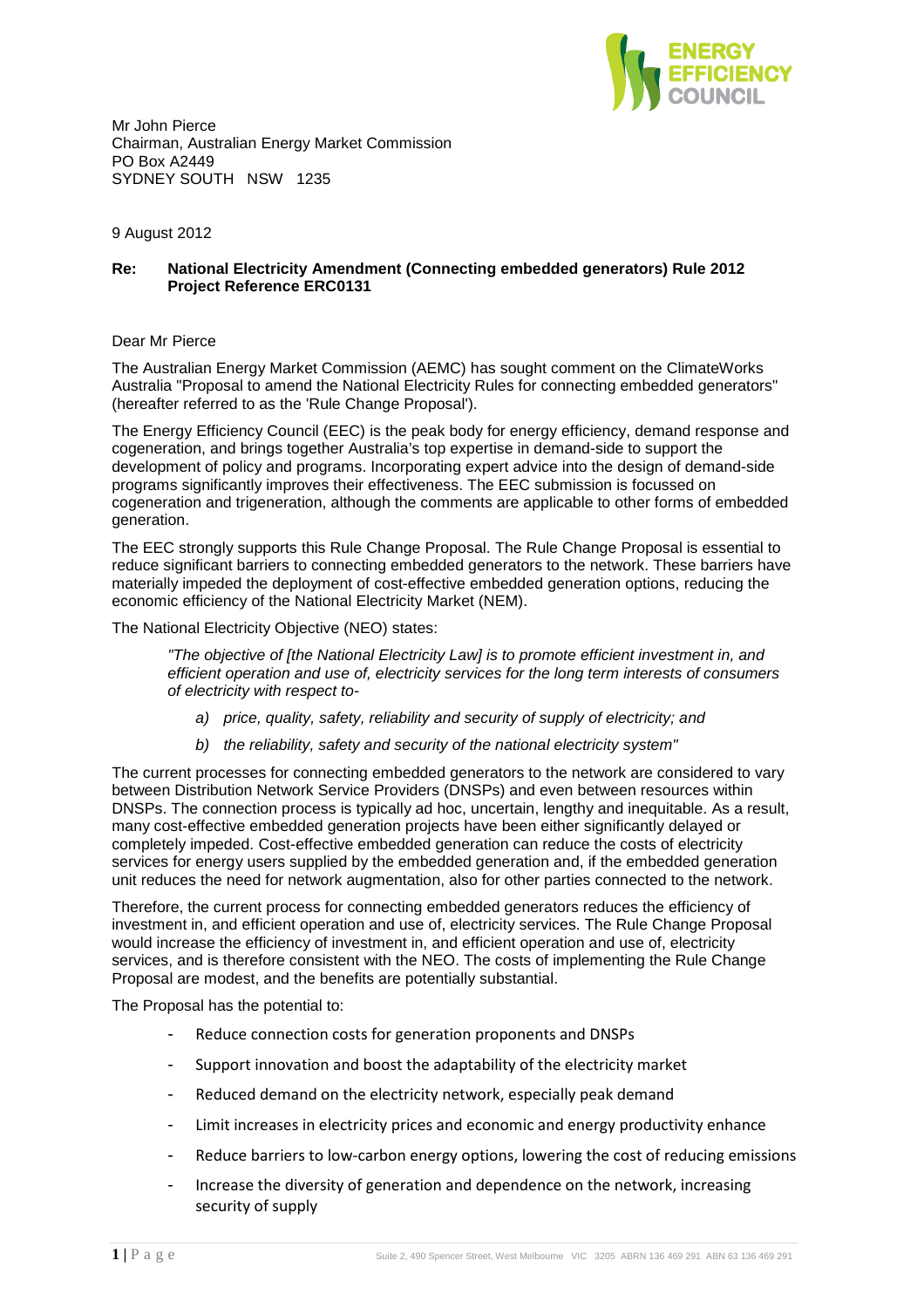

The Rule Change Proposal would:

- Improve the consistency of the process and timeframe for connecting distributed generation
- Reduce the inequalities in negotiation power between monopoly DNSPs and embedded generation proponents.
- Allow Distribution Network Service Providers (DNSPs) to charge for certain services

The Rule Change Proposal will need to be followed by three significant pieces of work

- Developing the conditions for automatic access;
- Developing Schedules of the information that embedded generators needs to provide to DNSPs. The AER will need to approve the schedule required by all DNSPs, and will need to check to determine if DNSPs are asking for additional, unnecessary information that is not included in the schedule; and
- Developing a clear process for determining fair allocation of the costs for connection, (including deep augmentation), ongoing network charges (DUOS and TUOS) and determining fair allocation of the benefits of avoided / deferred network augmentation.

These projects require considerable work, and the EEC recommends that the appropriate energy market body allocate resources immediately to these projects.

In particular, the process for determining the charges and avoided costs of connecting embedded generation, including ongoing network DUOS and TUOS charges, will require substantial work, as the current system is highly inequitable. For example, under the current system, the first generator to connect into a region with limited fault level headroom could pay the full costs of augmenting the system, and generators that connect after the augmentation would pay very limited augmentation costs, creating a clear first-mover disadvantage. Alternatively, the first connection could soak up all the available fault level head room, requiring subsequent connections to pay for augmentation.

The scale of DUOS and TUOS charges is very material, particularly for precinct-scale cogeneration and trigeneration schemes that can be more cost-effective than individual building systems but face significantly greater barriers in the electricity market. This project should separately analyse the issues faced by in-building generation and precinct-scale generation.

These changes would also need to be accompanied by a requirement on DNSPs to publish detailed maps of network constraints, demand projections and augmentation needs at the substation level.

However, the full benefits of the Rule Change Proposal will only be realised if the Australian Energy Regulator (AER) undertakes more proactive regulation of DNSPs. The current system relies on embedded generation proponents taking complaints about connection processes to the AER. However, embedded generation proponents are reluctant to damage their relationship with DNSPs, given that they are likely to be obligated to deal with them again in the future.

The Rule Change Proposal will clarify acceptable processes and timelines, making it simpler to determine if a DNSP has breached reasonable processes for connection. However, without enforcement of these processes and timelines it will not fully address the risk of DNSPs not satisfying the reasonable process criteria. Therefore, the Council recommends that the AER take up a more proactive reporting and regulatory regime for connecting embedded generation. DNSPs should report all of the following to the AER:

- Timeframes for meeting different stages of all connection enquiries
- Fee-for-service agreements for each embedded generation project
- The connection costs proposed for each embedded generation project
- The network augmentation costs proposed for each embedded generation project

Reporting is critical. For example, while the EEC supports the concept that DNSPs could charge for some forms of network connection work on a fee-for-service basis, as DNSPs are monopolies it is appropriate that the AER has an oversight role to determine if the fee-for service is reasonable.

The EEC believes that an automated system for reporting would enable this to proceed with low ongoing costs, but in general the AER will need to be resourced properly to take a more proactive role in regulation. The EEC is aware that funding of the AER is beyond the AEMC's remit, and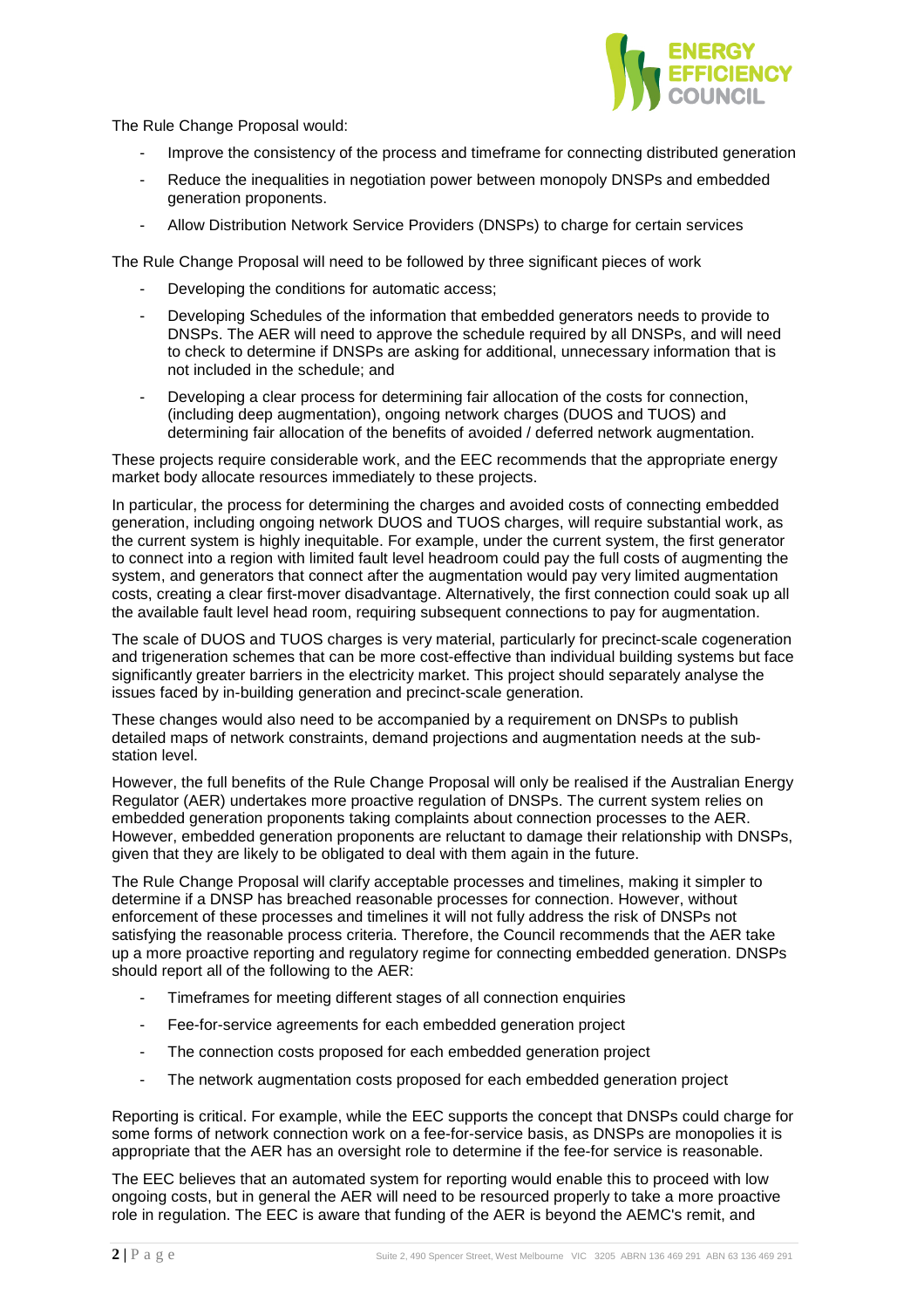

Australian governments will need to increase the funding available to the AER, preferably through a statutory charge on electricity.

Finally, while the EEC supports the urgent passage of the Rule Change Proposal, the Council has some specific amendments to the rule change proposal that will make it more effective and efficient. Firstly, the EEC supports a change in the process for determining whether an embedded generator should be allowed to supply electricity to the network. Currently, the DNSP determines whether it believes the costs of augmenting the network to enable an embedded generator to supply into the network exceed the benefits. This system is suboptimal.

However, the Rule Change Proposal recommendation to force DNSPs to augment the network so that it can receive the supply of electricity an embedded generator (Section 5.5(db)), irrespective of the costs, could impose unreasonable costs on energy users. Therefore, the EEC recommends that Change 5.5(db) be redrafted to the effect of:

"A Distribution Network Service Provider must seek permission from the AER if it wishes to maintain its distribution network in a state where it is not able to receive the supply of electricity from an Embedded Generator."

Secondly, the EEC recommends clarification to Section 5.3.6(b) of the Rule Change Proposal by adding in:

iv) details of upstream augmentation required to provide the connection service and associated cost. Once the AER has set up guidelines around the allocations of cost for connection and upstream augmentation, the costs charged by the DNSP must be in line with these guidelines

v) an itemised statement of payments for network support services, including any savings from avoidance / deferral of network augmentation

In summary, the EEC strongly recommends urgent passage of the Rule Change Proposal, and recommends resources be allocated to undertake the work that is necessary to implement the Rule Change Proposal effectively. Please contact me on 03 8327 8422 should you require further information on any of the issues raised in this submission.

Yours sincerely

Rob Murray-Leach Chief Executive Officer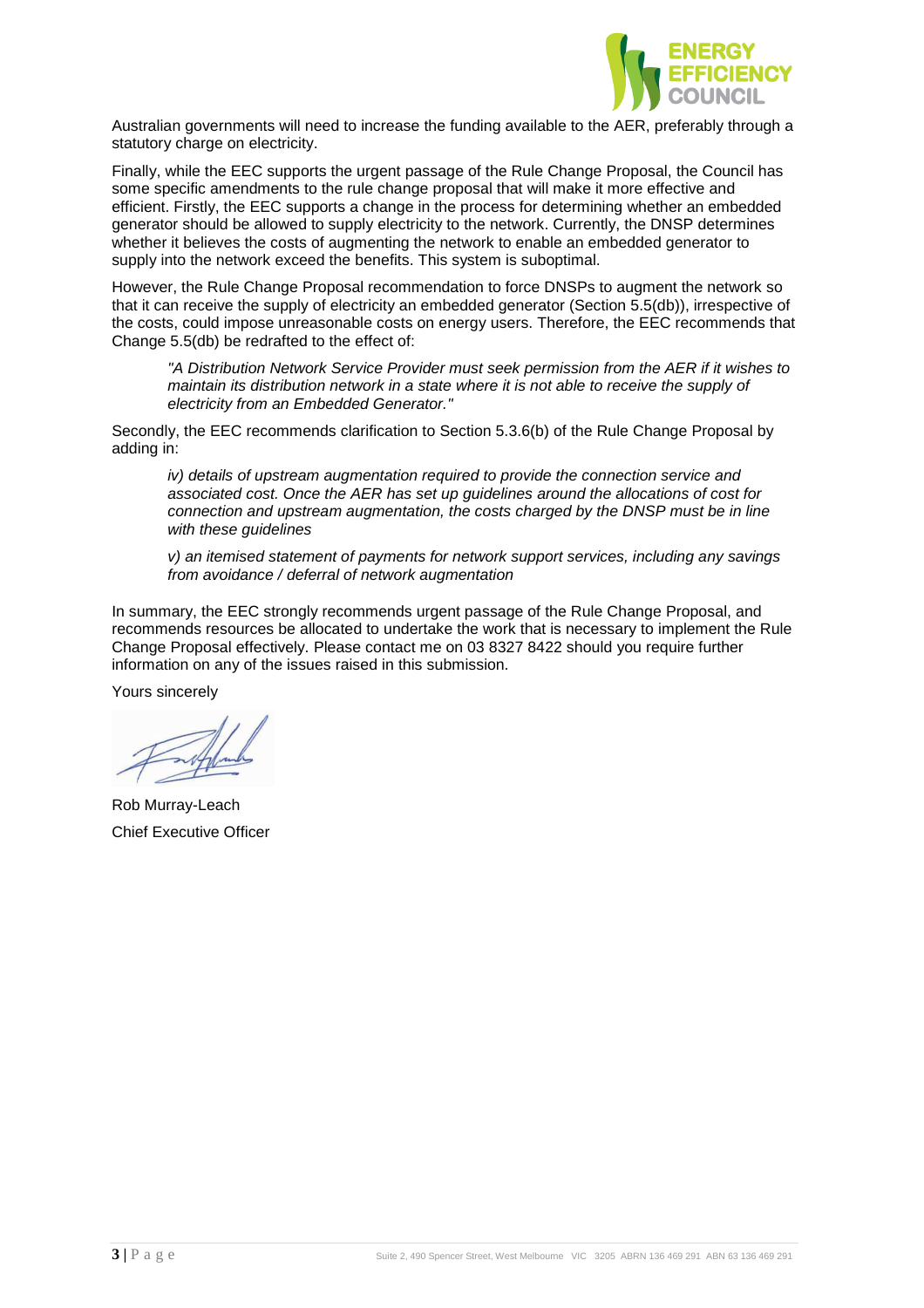

# **Responses to Questions in the AEMC Consultation Paper**

# **Question 1 Complying with Chapter 5**

**(a) currently any person can require a network service provider to comply with Chapter 5 or elect to use the connection procedure under Chapter 5. Are there any problems or barriers to how this is applied in practice?** 

Although any person can require a service provider to comply with Chapter 5, very few parties are aware of their rights, particularly as they are spread out throughout the rules. As a result, embedded generation projects do not go ahead or generation owners are unfairly charged during the connection process.

Creating clear, explicit statement of rights for distributed generators in the rules has no negative impacts and could help address this issue. However, this outcome could be better addressed through a national 'plain English' guide on embedded generation in the NEM.

## **(b) If so, what are the problems and/or barriers? What are the costs and impacts on stakeholders?**

See answer to question 1.a

**(c) How would the proposed amendment to specify that an embedded generator has the right to require a network service provider to comply with Chapter 5 resolve these problems and/or barriers?** 

See answer to question 1.a

**(d) Given that any person can elect to use the connection process under Chapter 5, when, and why, do non-registered embedded generators choose not to use this process** 

As noted in the answer to question 1.a, many individuals that wish to install embedded generation are not aware of their full rights, as this would require an extensive knowledge of the NER and any relevant state-based provisions.

# **Question 2 Good faith provisions**

## **(a) The current NER sets out that network service providers and connection applicants must conduct negotiations in 'good faith'. Are there any problems associated with the application of this provision?**

The evidence suggests that a "good faith" criterion is subjective and compliance with not always evident, despite the current provisions. The most important mechanism to ensure that DNSPs act in good faith is to increase the power and pro-activity of the Australian Energy Regulator (AER).

Adding an additional 'good faith' clause is highly unlikely to materially improve DNSP behaviour, but if it simply duplicates existing clauses the duplication will not have any negative impacts.

# **(b) How would the proposed amendment for an additional 'good faith' impact stakeholders?**

See above.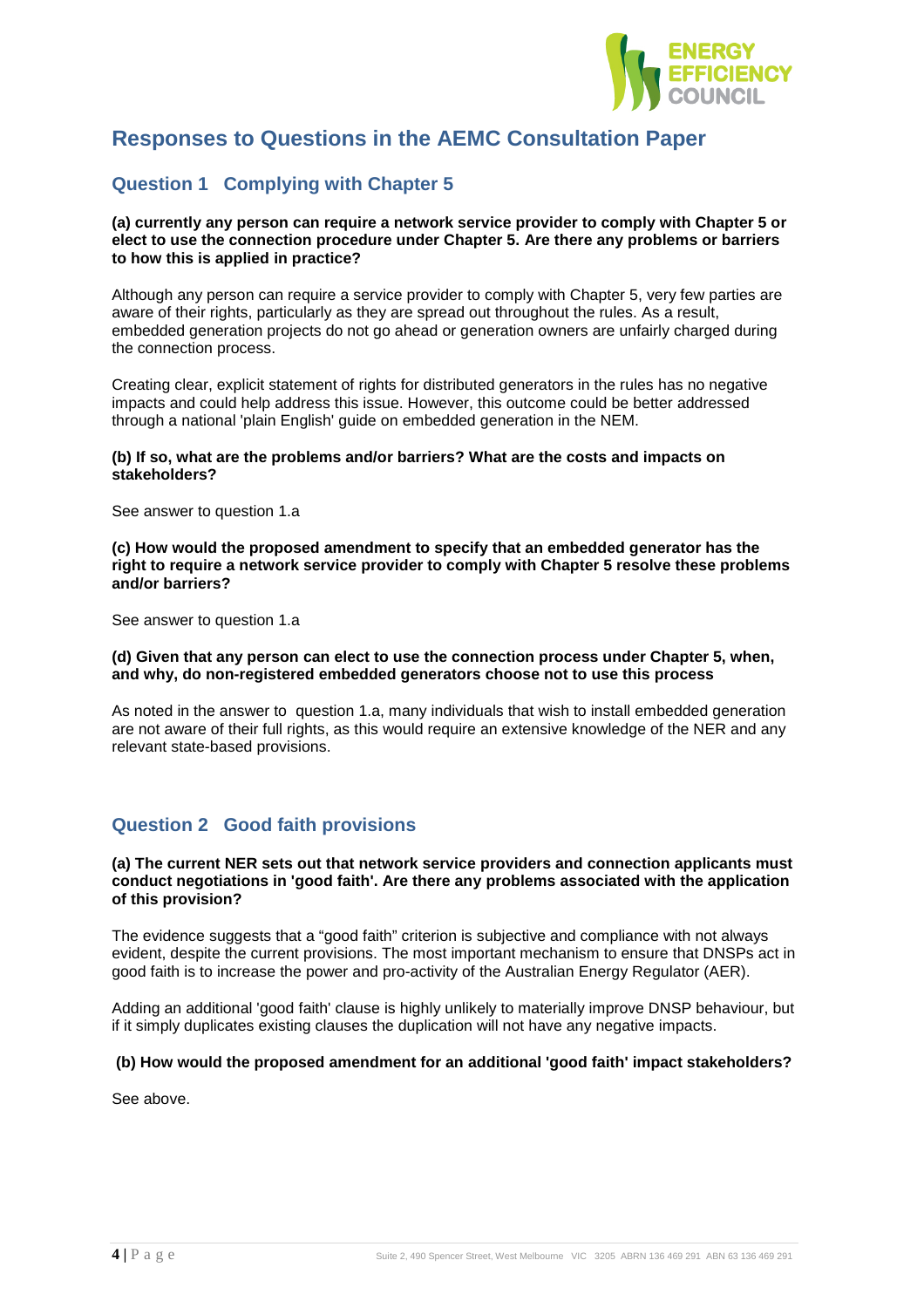

# **Question 3 Publishing details of information requirements**

## **(a) What are the costs and benefits to distributors and embedded generators in requiring distributors to publish information on its connection process including an application form and information on application fees and calculation of connection costs?**

The EEC believes that requiring DNSPs to publish information on the connection process will increase transparency and simplify assessment of whether a DNSPs process is reasonable and equitable. Furthermore, requiring DNSPs to public this information will ensure that they have undertaken thorough preparatory work internally to ensure that the process is appropriate, rather than processing connection requests on an ad-hoc basis.

## **(b) How would the proposal to add a clause that each party 'must provide the other with information the other reasonably requires in order to facilitate connection to the network' address any problems? What are the details and examples of the current communication issues that stakeholders have experienced with the connection process?**

Currently, DNSPs frequently request information from embedded generator proponents, then once that information has been provided the DNSP asks for further information. This is often caused by

- Limited incentive for DNSPs to keep to a timetable and only ask for essential information
- Lack of experience within DNSPs
- Poor coordination and communication within DNSPs often several individuals within the DNSP require information but have not coordinated their needs at the beginning.

This creates unacceptable and entirely avoidable delays that increase the cost of embedded generation projects and can make them unviable.

## **(c) Noting that there are currently provisions under the NER for the exchange of information, what are the deficiencies of the current arrangements?**

The current requirements are simply insufficient to drive appropriate information disclosure by DNSPs. However, even with clearer arrangements the AER will need to be proactive to ensure that DNSPs comply with the rules.

# **(d) Would the demand side engagement document under the distribution network planning and expansion framework rule change address these information requirements?**

The demand-side engagement document does not appear to be sufficiently specific to address information requirements.

# **(e) Should the proposed changes apply generally to all network service providers?**

The EEC is not aware of any justifiable reasons that any network service providers should be exempt from these processes.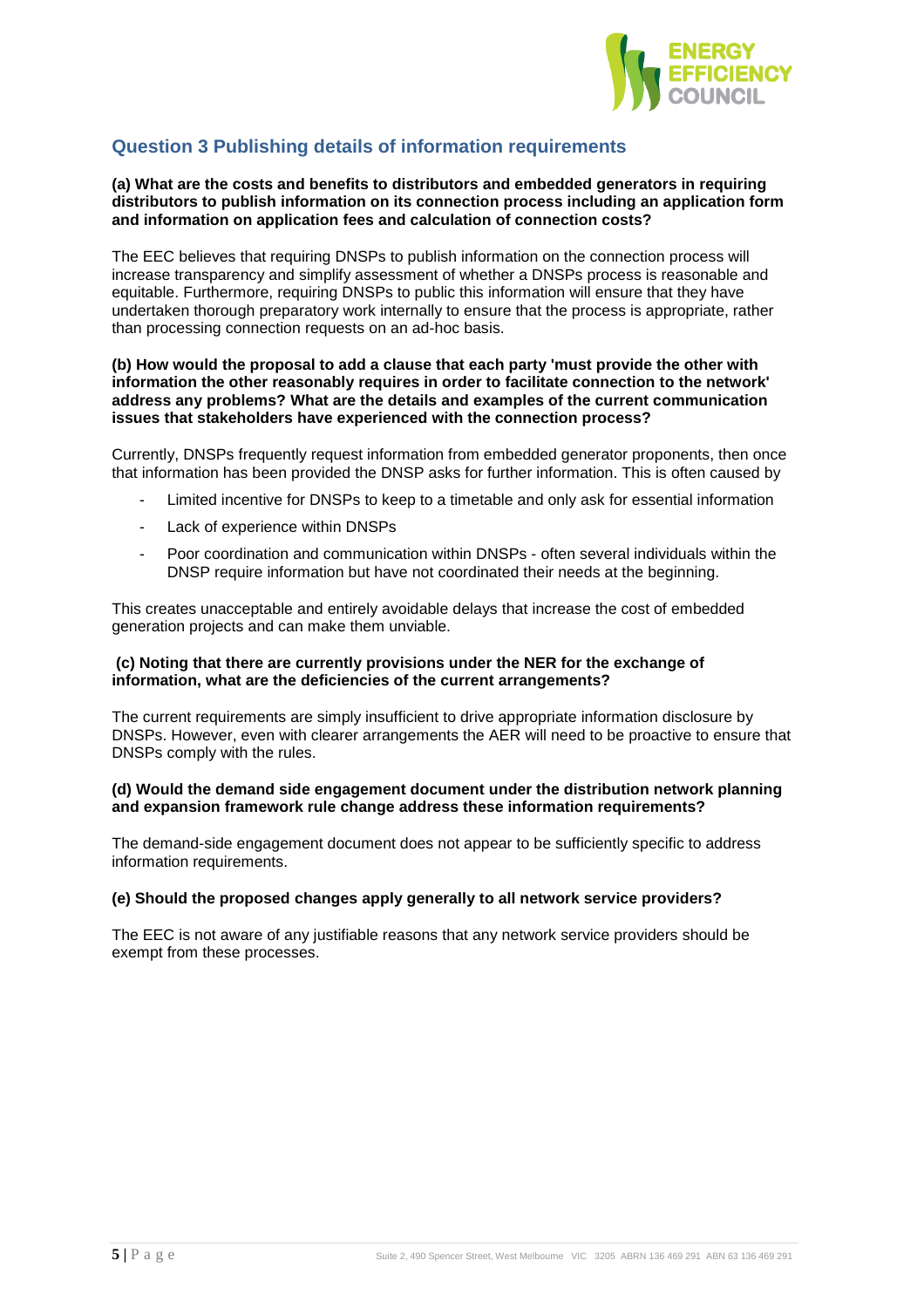

# **Question 4 Response to connection enquiries**

## **(a) In stakeholders' experience, have the response that the network service providers provided in response to connection enquiries been clear and reasonable?**

The EECs members have noted many instances where DNSPs have provided unclear and unreasonable responses to connection enquiries. However, the behaviour of DNSPs varies between DNSPs and even between the staff that EEC members deal with at DNSPs, indicating that clear processes could substantially improve performance.

## **(b) Have there been experiences where a connection applicant has been asked to provide information that it has already submitted and, if so, why?**

No comment

**(c) Have there been experiences where a connection applicant has been asked to provide information that it did not consider was 'reasonable'? How was this situation resolved?** 

No comment

# **(d) To what extent would the requirements for distributors to publish the demand side engagement document resolve any issues?**

A requirement for distributors to publish a demand-side engagement document would improve this processes, but the requirement currently lacks sufficient detail to ensure that information requirements are met.

# **Question 5 Information to be included in offers to connect**

## **(a) In practice to date, what information on connection costs are provided in offers to connect? How are the requirement of confirming to rule 5.5 being met? How are the current arrangements deficient?**

EEC members have reported significant lack of clarity on connection costs until very late in the connection process. As a result, they have often wasted considerable time and resources waiting for an answer that could have been provided much earlier.

It is appreciated that in some cases the extent of a Network Study by the DNSPs varies in relation to the complexity of the proposed connection and its location within their network thus impacting on costs. However, there would be much benefit in the DNSPs standardising their designs and therefore their costs for various sizes and types of connections. Thus even a clear order of cost budget estimate for each stage of the design, installation and sign-off connection process together with timelines would assist all parties greatly. We note that some DNSPs are better than others and that standardisation provides many efficiencies and cost savings for all organisations.

## **(b) How would the proposed rule to add an 'itemised statement of connection costs' improve the current arrangements? How would stakeholders be impacted if this requirement were to be introduced?**

An itemised statement of connection costs would increase transparency and help to ensure that DNSPs are not passing on unreasonable connection costs to embedded generators.

# **(c) Should this requirement apply to all types of connections?**

No comment.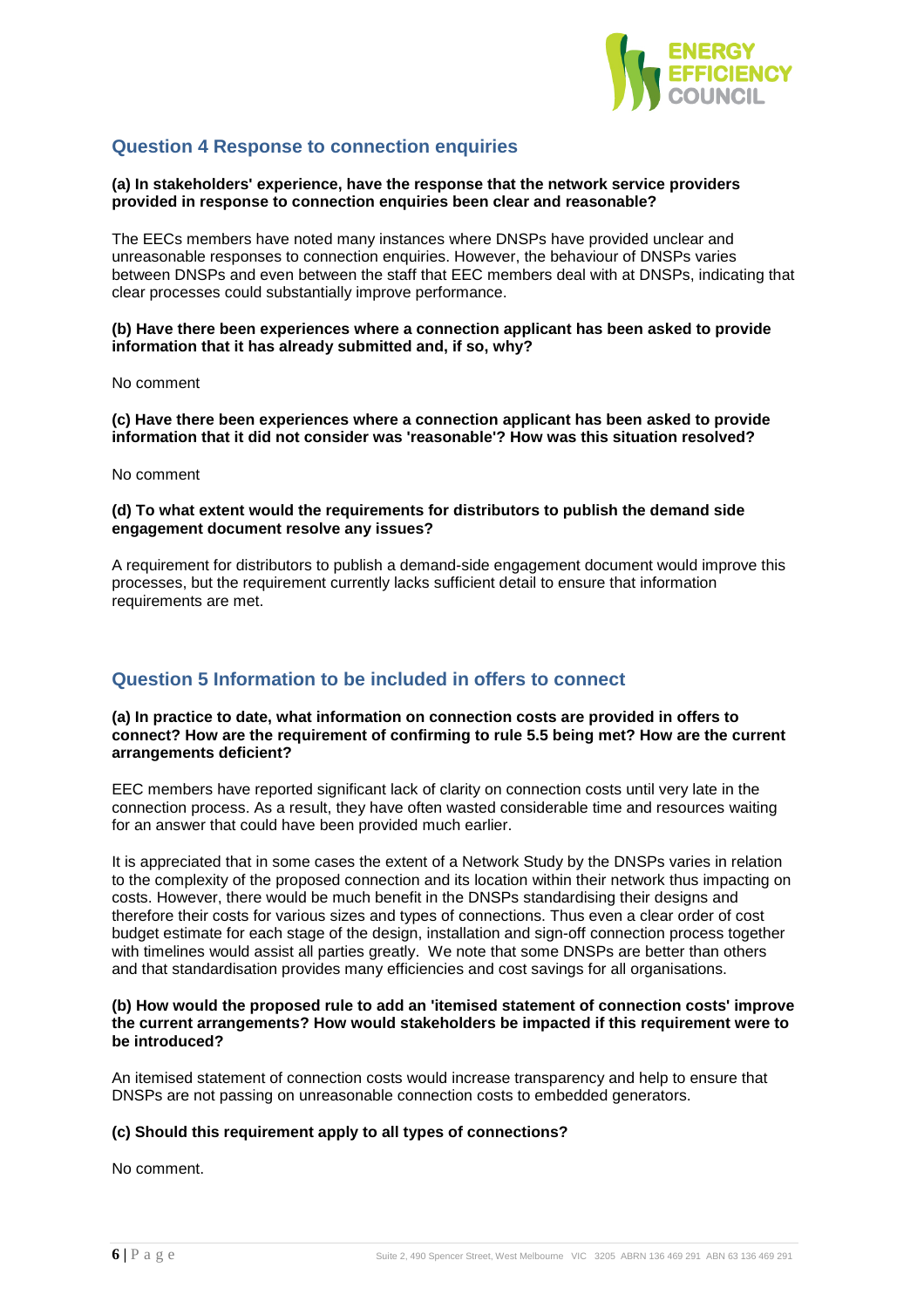

# **Question 6 Setting out the time to connect in the preliminary program**

## **(a) Under the current arrangements (either under the NER or jurisdictional arrangements), what are the typical timeframes within which offers to connect are made by distributors?**

The timeframes for offers to connect vary between both DNSPs and individual staff within DNSPs. Offers to connect can be provided within two months, but can take up to two years. EEC members report particularly extensive delays in Victoria, where offers to connect often take 12-24 months.

#### **(b) What are the factors that affect the timeframe for finalising an offer to connect?**

There are no clear factors that determine the timeframe for finalising an offer to connect, and even very small systems can often take significant time to connect. Which specific DNSP is involved appears to be the most significant determining factor.

## **(c) Is it feasible or practical to include a specific timeframe to finalise an offer to connect at the time of preparing the preliminary program? What information is currently provided in preliminary programs?**

It is both feasible and necessary to include a specific timeframe to finalise an offer to connect.

#### **(d) If adopted, should this requirement apply to all connection enquiries?**

The EEC support the proposed two-track approach in the Rule Change Proposal.

# **Question 7 Providing an offer to connect within 65 business days**

## **(a) What are the factors that affect the timeframe within which offers to connect may be made? What are the factors that impact the process for negotiating negotiated access standards?**

While the complexity of a project can affect the time for an offer to connect, in practice, as mentioned above, which DNSP you engage with appears to be the major determinant in connection timeframes.

## **(b) Have there been cases (particularly in Victoria) where 65 business days was not sufficient to finalise an offer to connect? What were the reasons for requiring more than 65 business days?**

There have been cases where an offer to connect has not been received within 65 days, and there has often been no adequate reason to warrant this delay.

## **(c) How would network service providers and connection applicants be affected by the proposed amendment?**

The proposed amendment would increase the pressure on DNSPs and connection applicants to provide all the information and work required within 65 days. Given that connection applicants normally want the connection to occur as quickly as possible, this would not affect them. Given that DNSPs do not currently have incentives to proceed rapidly with connection, this will address a major principle-agent distortion and align their interests with connection applicants.

## **(d) Should this requirement apply to all network service providers for all connections?**

The EEC is not aware of any justifiable reasons that any network service providers should be exempt from this requirement.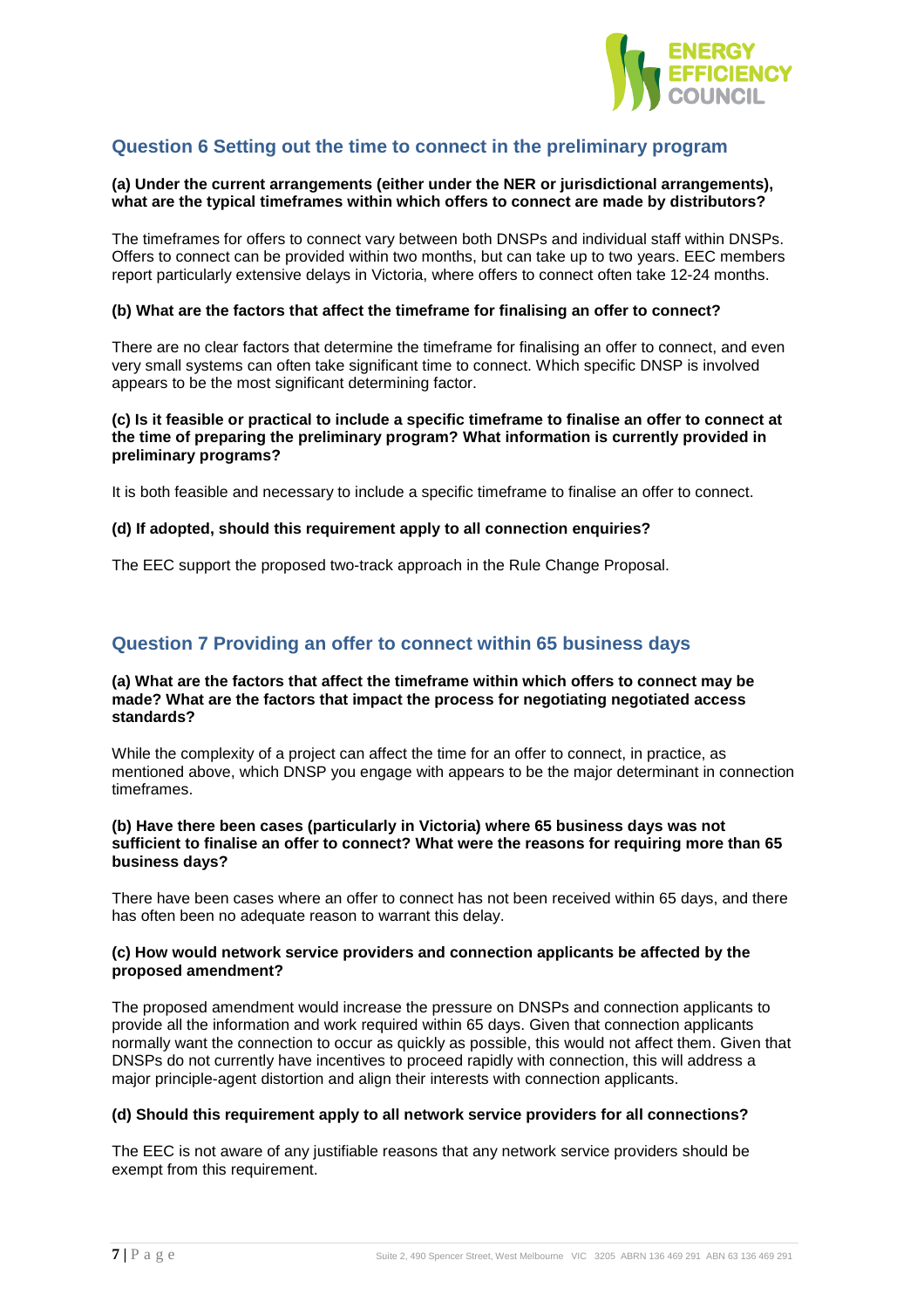

# **Question 8 Terms and conditions of connection**

**(a) How are the current provisions under clause 5.3.6(b)(2) being applied? That is, are the terms and conditions for connection of the kind as set out in schedule 5.6?** 

No comment.

## **(b) In what ways are varying terms and conditions between distributors a problem? Is it appropriate for distributors to have different terms and conditions? Does this reflect relevant differences in network requirements?**

Varying terms and conditions between distributors are only marginally related to network requirements, and are largely avoidable. Varying terms and conditions increase transaction costs fo connection proponents.

# **Question 9 Technical standards for embedded generators**

#### **(a) Without technical standards currently being in place for embedded generators, how well has the connection process under Chapter 5 worked in practice? How urgently are standards needed?**

As mentioned, the connection process under Chapter 5 is clearly not functioning, and the standards are urgently required.

# **(b) Would standards for different types/classes of embedded generators be required?**

These issues would need to be worked out in detail.

# **(c) What factors should be taken into consideration in developing such standards? Are there any specific jurisdictional or local requirements?**

The standards would need to consider both the nature of the embedded generator and key technical parameters of the local network (e.g. fault level headroom).

# **(d) What should be the scope of such standards? Can all relevant technical requirements be 'standardised'?**

These issues would need to be worked out in detail.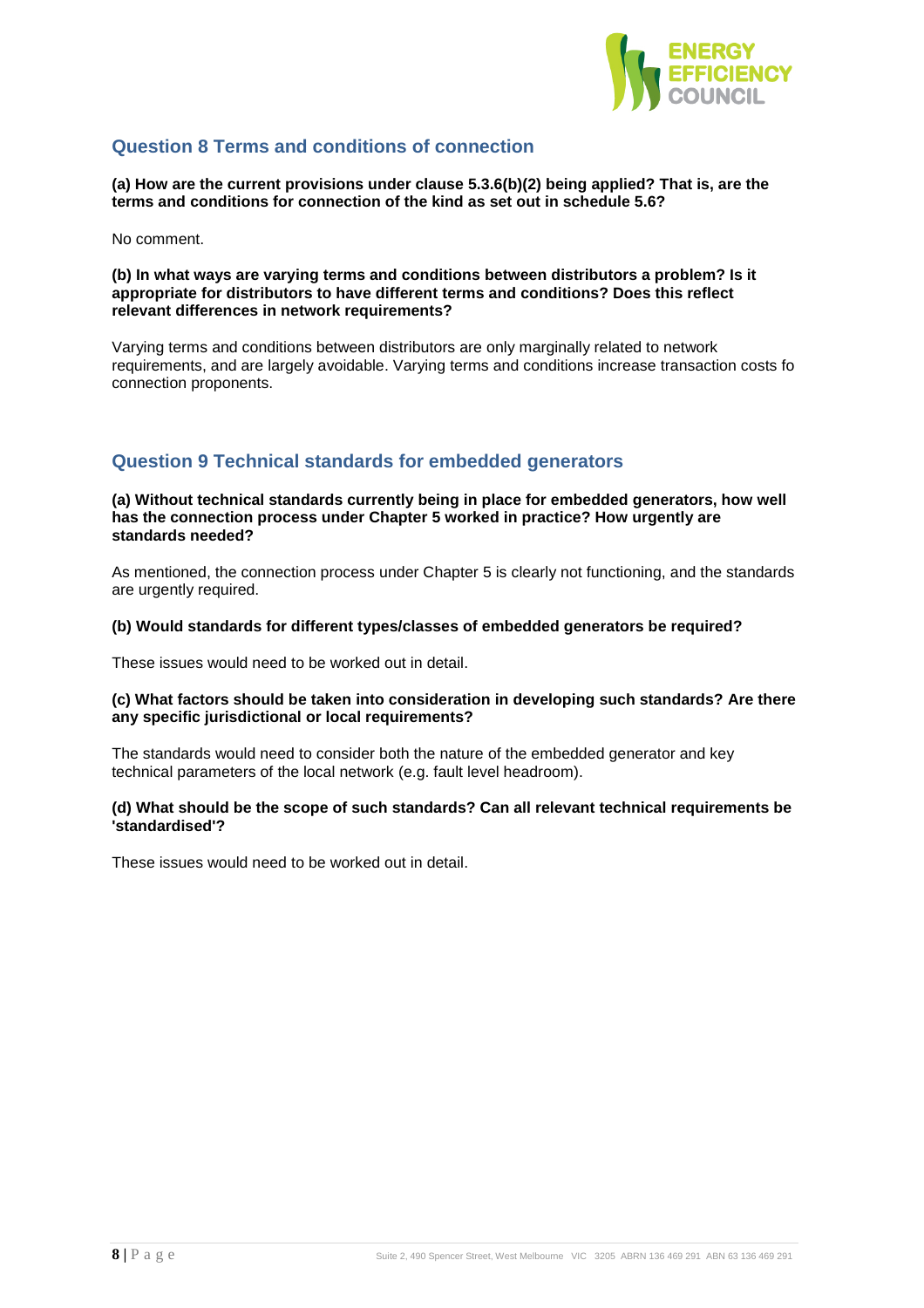

# **Question 10 Embedded generators having an automatic right to export to the grid**

**(a) Under what circumstances have embedded generators not been allowed to export electricity to the network?** 

No comment

## **(b) What are the impacts on embedded generators and other participants when exporting is not allowed?**

When embedded generators are not able to export to the grid it can often entirely prevent projects from proceeding.

## **(c) Are there circumstances where the ability of embedded generators to export electricity to the network should be limited? What conditions could be reasonably imposed to limit exporting?**

Where the network is not able to safely and reliably accommodate electricity exported by embedded distributors without high augmentation costs this should be limited.

The EEC supports a change in the process for determining whether an embedded generator should be allowed to supply electricity to the network. Currently, the DNSP determines whether they believe the costs of augmenting the network to enable an embedded generator to supply into the network exceed the benefits. This system is highly inequitable.

However, the Rule Change Proposal recommendation to force DNSPs to augment the network so that it can receive the supply of electricity an embedded generator (Section 5.5(db)), irrespective of the costs, could impose unreasonable costs on energy users. Therefore, the EEC recommends that Change 5.5(db) be recast as:

"A Distribution Network Service Provider must seek permission from the AER if it wishes to maintain its distribution network in a state where it is not able to receive the supply of electricity from an Embedded Generator."

## **(d) What are the costs and benefits of allowing, and not allowing, embedded generators to export electricity to the network?**

The cost of preventing an embedded generator from exporting electricity to the network is that costeffective embedded generation projects have been either significantly delayed or prevented. Costeffective embedded generation can reduce the costs of electricity services for both the generation owners and other parties connected to the network, because suitably located embedded generation can reduce the need for some types of network augmentation.

The cost of allowing an embedded generator to export to the network is any necessary network augmentation to enable that to occur.

Therefore, the costs and benefits of allowing an embedded generator to export to the network will depend on the location. For that reason, the EEC recommends that:

"A Distribution Network Service Provider must seek permission from the AER if it wishes to maintain its distribution network in a state where it is not able to receive the supply of electricity from an Embedded Generator."

## **(e) Is there any basis for embedded generators to be treated differently to load or other generators? For what reasons?**

No comment